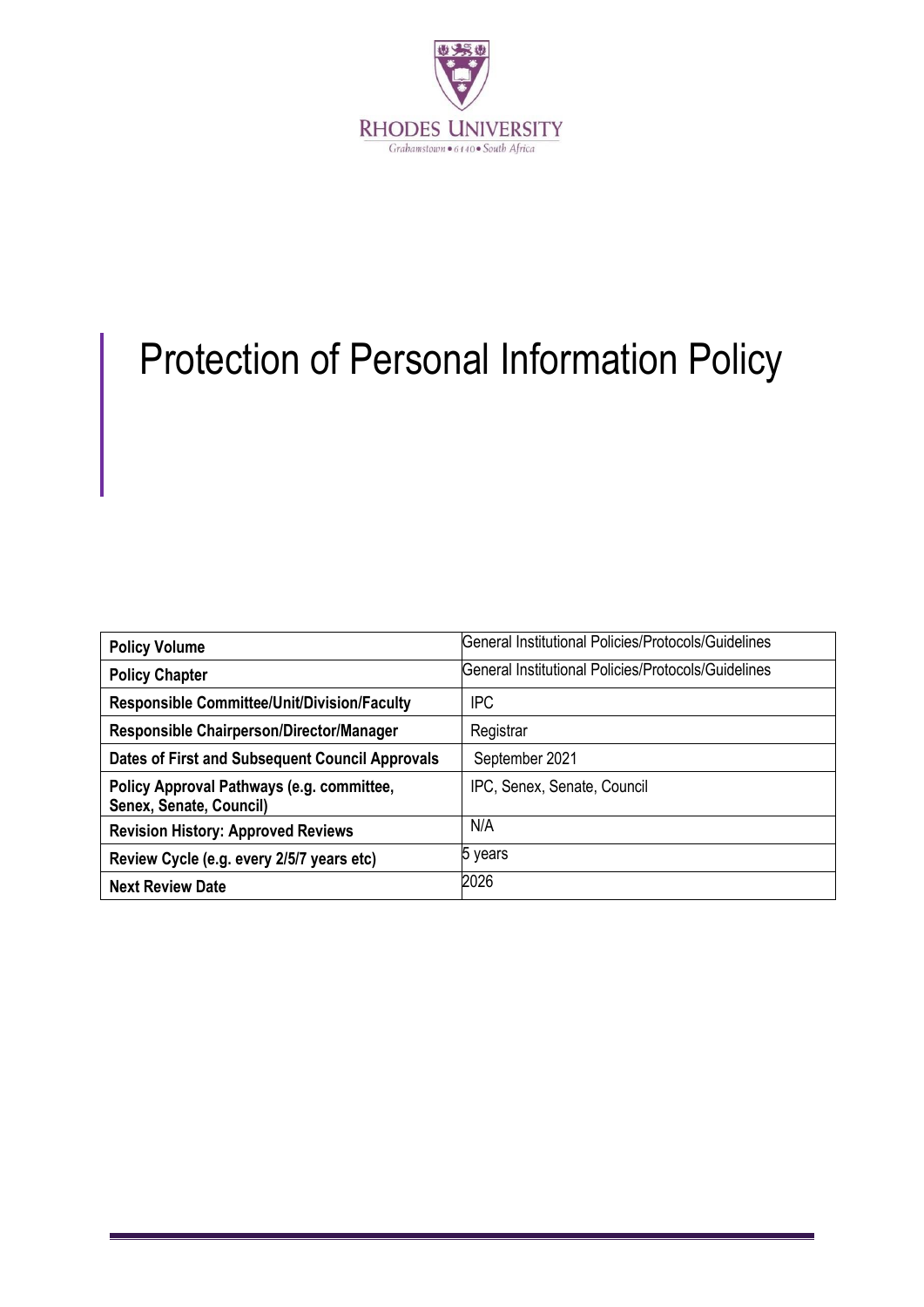# **1. POLICY PARTICULARS**

| 1.1. Policy Title                                                                                                                            | Protection of Personal Information                                                                                                                                                                                                                                                                                                                                                                                                                                        |  |
|----------------------------------------------------------------------------------------------------------------------------------------------|---------------------------------------------------------------------------------------------------------------------------------------------------------------------------------------------------------------------------------------------------------------------------------------------------------------------------------------------------------------------------------------------------------------------------------------------------------------------------|--|
| 1.2. Policy Statement<br>(State in a single paragraph the<br>policy mandate and how this<br>relates to the University Mission<br>and Vision) | This Policy guides protection of, dissemination of and destruction of personal<br>information in all formats; electronic, paper, localised copies of information and<br>information stored on servers within the University framework                                                                                                                                                                                                                                     |  |
| 1.3. Reason for Policy<br>(What this policy aims to achieve)                                                                                 | The Protection of Personal Information Act gazettes the manner in which Institutions<br>must comply in order to give effect to the constitutional right to privacy and to ensure<br>that penalties<br>are avoided. The University is bound to the Act and the Policy is an internal<br>document intended to guide behaviour at all levels within the University                                                                                                           |  |
| 1.4. Policy Objective/s<br>(What are the measurable<br>objectives of this policy)                                                            | The Policy objective is to regulate behaviour in order to ensure that the University<br>complies with the Protection of Personal Information Act, whilst at the same time<br>allowing access to information to any party who has the<br>right thereto in terms of the Promotion of Access to Information Act.                                                                                                                                                             |  |
| 1.5. People affected by this<br><b>Policy</b><br>(e.g. All units of the University)                                                          | All University employees                                                                                                                                                                                                                                                                                                                                                                                                                                                  |  |
| 1.5. Who should read this Policy?<br>(People who need to heed this<br>policy to fulfil their duties)                                         | Employees within HR Division, Registrar's Division, Information and<br>Technology Services Division, Finance Division, Infrastructure and<br>Operations, Library Services Employees within academic departments and<br>Research entities who have access to personal information<br>Researchers who require information from the University databases to<br>conduct research<br>All employees who have access to personal information housed in a<br>database or on paper |  |
| 1.6. Implementers of this Policy<br>(Who will manage the<br>implementation of this policy)                                                   | All persons in an information or deputy information officer capacity.                                                                                                                                                                                                                                                                                                                                                                                                     |  |
| 1.7 Website address/link for this<br><b>Policy</b>                                                                                           |                                                                                                                                                                                                                                                                                                                                                                                                                                                                           |  |

# **2. RELATED DOCUMENTS FORMS AND TOOLS**

(University Policies, Protocols and Documents (such as rules/policies/protocols/guidelines related to this policy)

**Relevant Legislation** (Legislation/Regulatory requirements/Organisational Reports – name these)

Constitution of the Republic of South Africa,

1996 Protection of Personal Information Act

4 of 2013 Promotion of Access to

Information Act 2 of 2000

#### **Related Policies**

Emergency Access to Electronic

Information Email Policy

Centralised Database Policy

## **Related Protocols**

**Forms and Tools** (documents to be completed in support of this policy implementation)

E.g. Policy template for the policy itself. Documents pertaining to procedures for implementation, as well as monitoring and evaluation of the policy.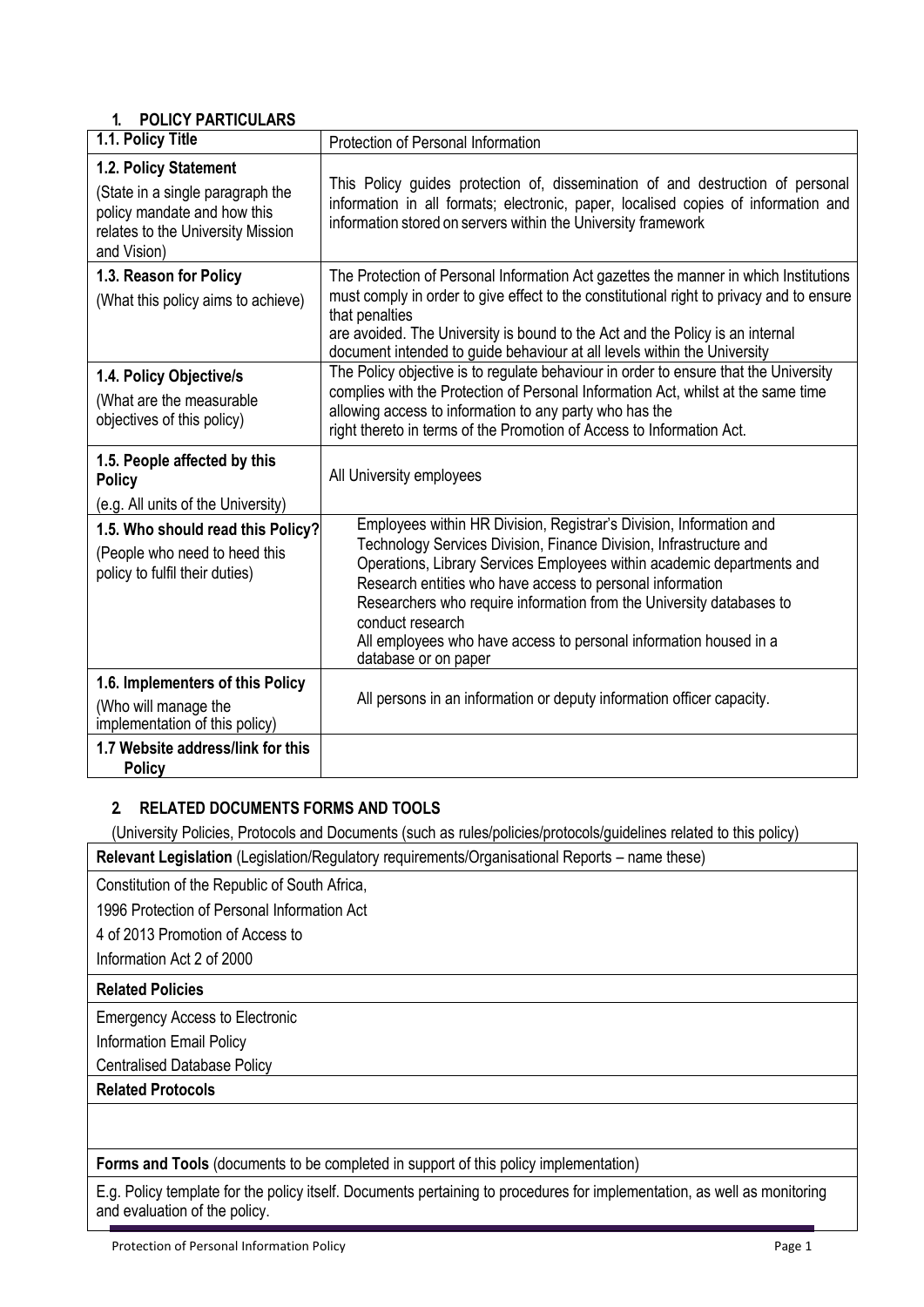# **3. POLICY DEFINITIONS**

(Technical or Conceptual terms used in the policy)

| <b>No</b> | <b>TERM</b>            | <b>DEFINITION</b>                                                                                                                                                                                   |
|-----------|------------------------|-----------------------------------------------------------------------------------------------------------------------------------------------------------------------------------------------------|
| 3.1       | Data                   | <b>Isolated Facts</b>                                                                                                                                                                               |
| 3.2       | <b>Information</b>     | Organised or summarised data                                                                                                                                                                        |
| 3.3       | <b>Database</b>        | A collection of interrelated data items,<br>usually electronic                                                                                                                                      |
| 3.4       | <b>DBMS</b>            | Database Management System - system<br>software that facilitates the management<br>of a database                                                                                                    |
| 3.5       | <b>Dataset</b>         | The result of a query on the database<br>that provides a subset of the data<br>housed in the database                                                                                               |
| 3.6       | <b>Platform</b>        | The computer technology (hardware and<br>software) or paper used to store and<br>access the<br>information                                                                                          |
| 3.7       | <b>Summarised Data</b> | Data that has been collated into numeric<br>values, removing any link to an individual's<br>identity                                                                                                |
| 3.8       | <b>Detailed Data</b>   | Data that is related and identifies individuals                                                                                                                                                     |
| 3.9       | <b>Anonymous Data</b>  | Data that has been de-linked from<br>individuals by removing information such<br>as employee numbers, student numbers,<br>identity numbers<br>and personal contact<br>information or identification |

## **4. PRINCIPLES GOVERNING THIS POLICY**

| <b>OVERVIEW</b>                                                                                                                                                             |
|-----------------------------------------------------------------------------------------------------------------------------------------------------------------------------|
| Rhodes University strives to carry out the following, as far as is reasonably practicable:                                                                                  |
| 4.1. Grant access to information only where a party has the right to such information or when necessary in order to<br>process administration and conduct relevant research |
| 4.2. Protect information by following the implementation procedures laid out in this policy                                                                                 |
| 4.3.                                                                                                                                                                        |
| 4.4.                                                                                                                                                                        |
| 4.5.                                                                                                                                                                        |
| 4.6.                                                                                                                                                                        |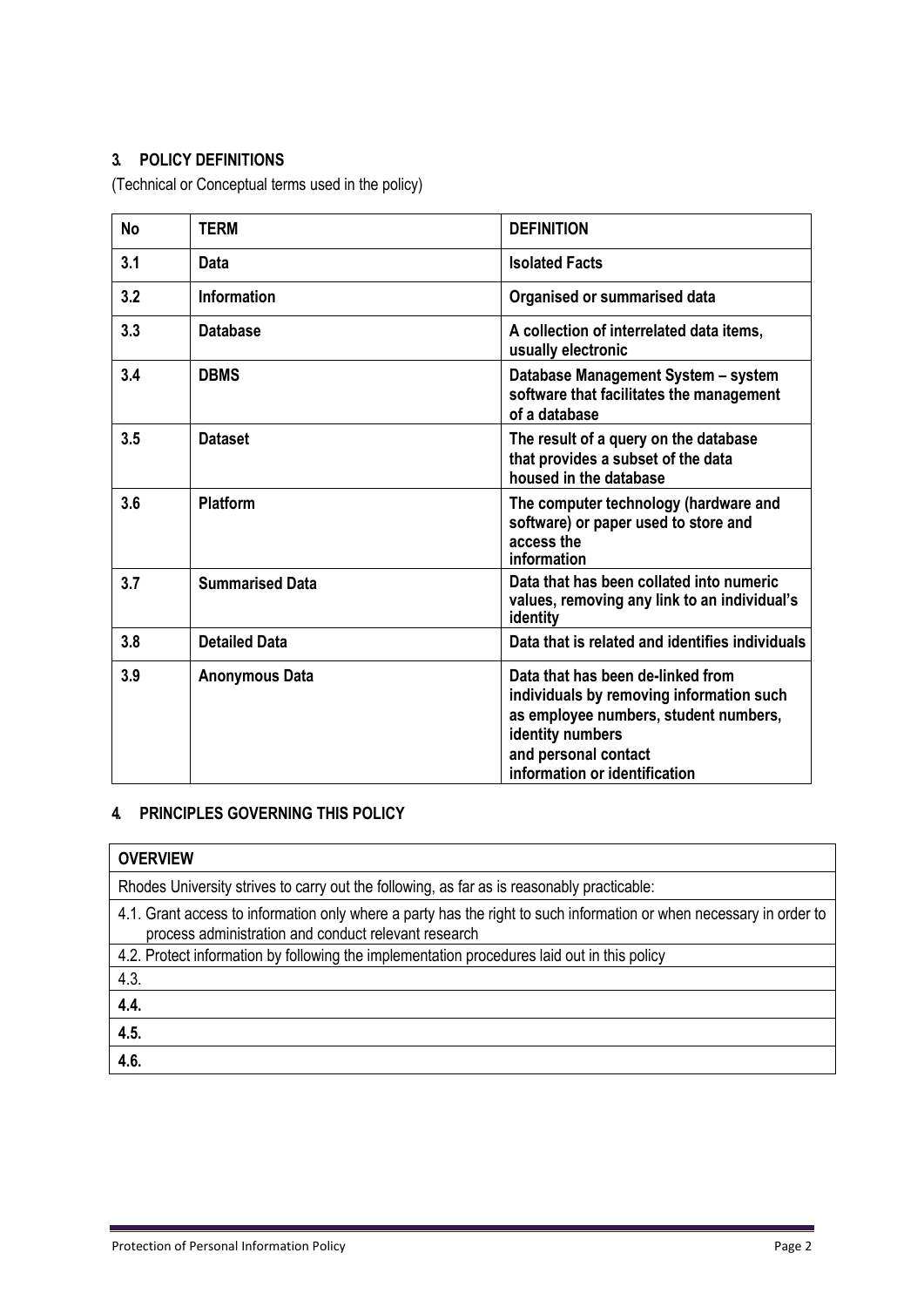### **5. DIRECTIVES FOR IMPLEMENTING THIS POLICY**

(Actions and processes by which the objectives of the policy will be achieved.)

**5.1.** In order to ensure compliance, departments and faculties with access to information must follow correct process when managing information.

- 1) Access to student, alumni and staff information must be regulated and properly managed. Detailed information must be masked and delivered only where there is a right to such information, and then only if the information is important and useful.
- 2) Administrative staff, Deans and Heads of Departments, responsible for requesting access to information must consider appropriate levels of access and not grant blanket access to individuals who do not require the information in order to carry out work responsibilities. .
- 3) Student information pages accessible to departments will not display identity numbers, race and gender nor financial information. Financial information will only be visible to sections that require it in order to assist students.
- 4) Those requesting information are required to use centralised information services and systems in order to protect access to information. In cases where information is extracted for analysis, the information should be anonymous or removed from the device where it is stored when the analysis is complete.
- 5) Data sets should be appropriately scaled in size to ensure that n=1 does not begin to identify individuals within the dataset.
- 6) Email lists or phone numbers will not be provided to external requestors. The University may send an email or SMS on behalf of an approved requestor

#### **Data Requests from Centralised Data**

- 1) All emailed requests must be made by emailing the relevant deputy information officers.
- 2) Telephonic requests are suggested if discussion with MIS is required before the request can be formalised.
- 3) Data requiring personal details rather than summarised or anonymous data may be referred to the Registrar or Director of HR for approval. A central repository of requests and outcome will be maintained by the University.
- 4) Information submitted to DHET and any other legislative bodies will continue as required.
- 5) Redacted information and datasets can be approved by the I&TS MIS section acting as an agent for the Registrar or HR, provided that the individual making the request would usually have access to this information. Any other request must be approved by the Registrar or DirectorHR.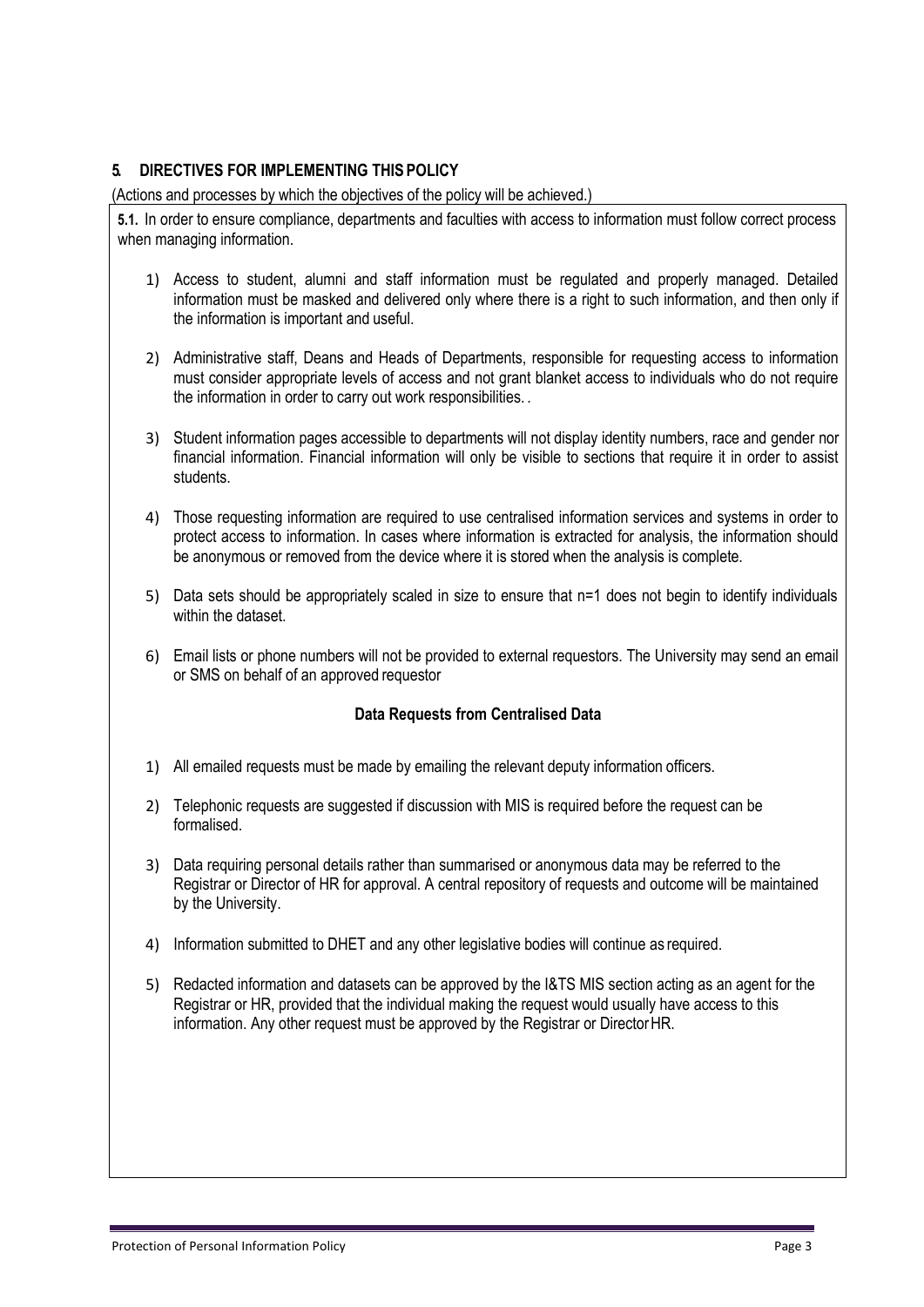- 6) Requests to email research participation to employees must be approved by HR. HR must also indicate to I&TS to whom the request will be emailed and the content of the email.
- 7) Individual's personal information may not be extracted and used to contact individuals if the individual has indicated they do not wish to receive information of the nature of the communique. Registered students and current staff may not opt out of Universitymessages.
- 8) All requests for data, including requests for Alumni information must be recorded in the central repository.
- 9) Individuals receiving the information must password protect the information in a directory that is accessed via authentication or by a password.
- 10) Departments and individuals may not extract information into spreadsheets that are not protected.

#### **Life of Information**

- 1) Financial information pertaining to individuals will be kept according to fiduciary practices (currently 10 years). Information relating "bad debts" will be cleared once the payment is made, unless the University policy dictates that the student may not return to the University, in which case a secondary indicator will be held to prohibit re-registration.
- 2) Information relating to student academic records will be kept indefinitely as this information is necessary for producing transcripts and academic course records.
- 3) Information relating to student biographic details will be kept indefinitely for historic research and analytic comparisons to be processed.
- 4) Information related to year of registration ie. Banking details, addresses and phone numbers will be cleared 5 years after final year of registration.
- 5) Alumni information will be kept indefinitely but alumni may opt out and contact information will then be removed from the database.
- 6) Detailed employee information will be kept indefinitely including last position held, employee number, name and ID number. Keeping the same identity is an important part of determining length of service as well as linking historical research outputs, student supervision and email/internet identity.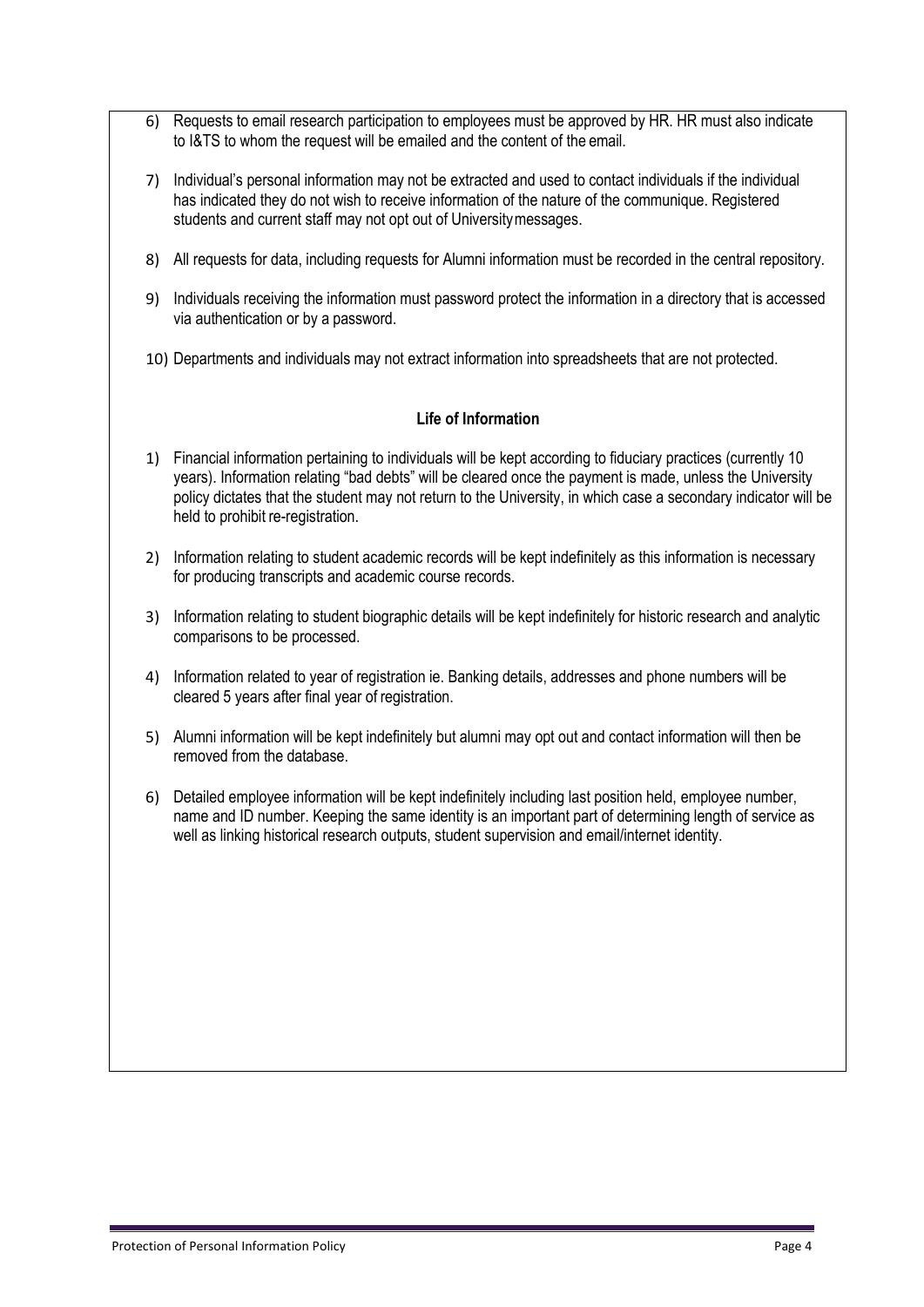## **6. ROLES AND RESPONSIBILITIES**

| <b>ROLE</b>        | <b>RESPONSIBILITY</b>                                                                                                                                                             |
|--------------------|-----------------------------------------------------------------------------------------------------------------------------------------------------------------------------------|
| <b>REGISTRAR</b>   | Approval of student data provisioning to requestor after ethics approval and<br>interrogation of the requirement.                                                                 |
| <b>Director HR</b> | Approval of employee data provisioning to requestor after ethics approval and<br>interrogation of the requirement. Training of all employees regarding the POPI and<br>compliance |
| <b>I&amp;TS</b>    | Distribution and record keeping of electronic information held centrally                                                                                                          |
| All staff          | Protection of any lists and spreadsheets in authentication required directories or with a<br>password protection.                                                                 |

(Roles and responsibilities of Key personal/Divisions/Faculties/Departments)